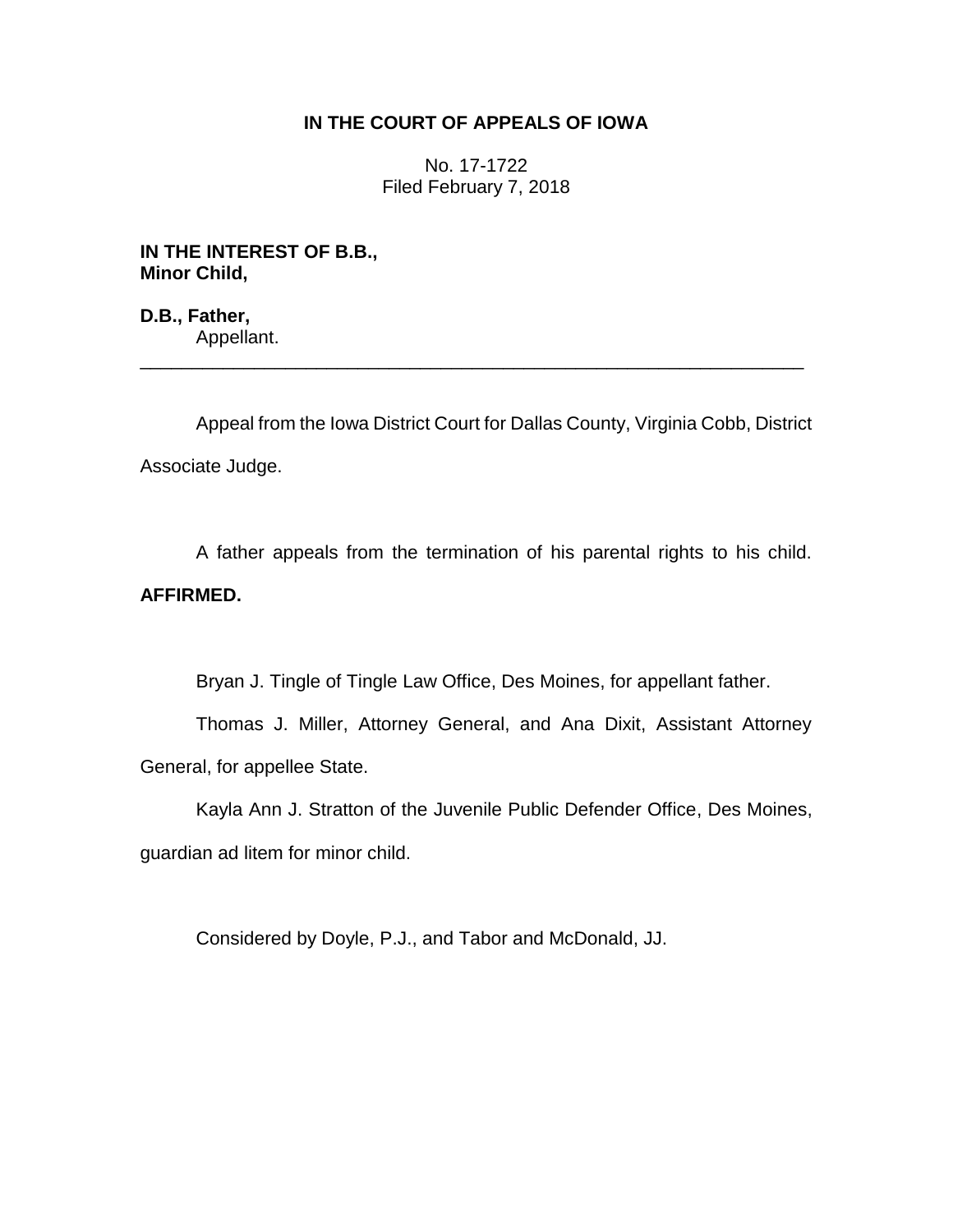## **DOYLE, Presiding Judge.**

 $\overline{a}$ 

A father appeals from the termination of his parental rights to his child, B.B., pursuant to lowa Code section 232.116(1)(h) (2017).<sup>1</sup> The father contends there is not clear and convincing evidence supporting the grounds for termination and the juvenile court failed to consider the factors and exceptions set out in section 232.116(2) and (3). Due to the father's lack of progress during the pendency of this matter, we affirm the termination of the father's parental rights.

B.B. was born in February 2016 and was removed from the parents' care shortly thereafter. During the pendency of this matter, B.B. remained in foster care and the father did not progress past supervised visitation. The Family Safety, Risk, and Permanency consultant who facilitated the father's visitation testified to the ongoing issues with the father's behavior affecting his ability to safely parent B.B. The consultant explained, "[T]ypically if I have to step in or intervene or provide a suggestion as to another way of doing things [the father] will get easily agitated, he doesn't take redirection well from me." The consultant stated she has had to provide direction to the father regarding nutrition and safety and observed the father has difficulty balancing his time between his older child and B.B.

The consultant also stated there were concerns of domestic abuse in the mother and father's relationship. Although the parents informed service providers they were no longer having contact, the mother testified her relationship with the father had continued throughout the pendency of the matter and ended just one week prior to the first day of the combined termination and permanency hearing.

 $<sup>1</sup>$  The mother's parental rights were also terminated, and the termination was upheld on</sup> appeal. *See In re B.B.*, No. 17-1081, 2017 WL 4051003 (Iowa Ct. App. Sept. 13, 2017).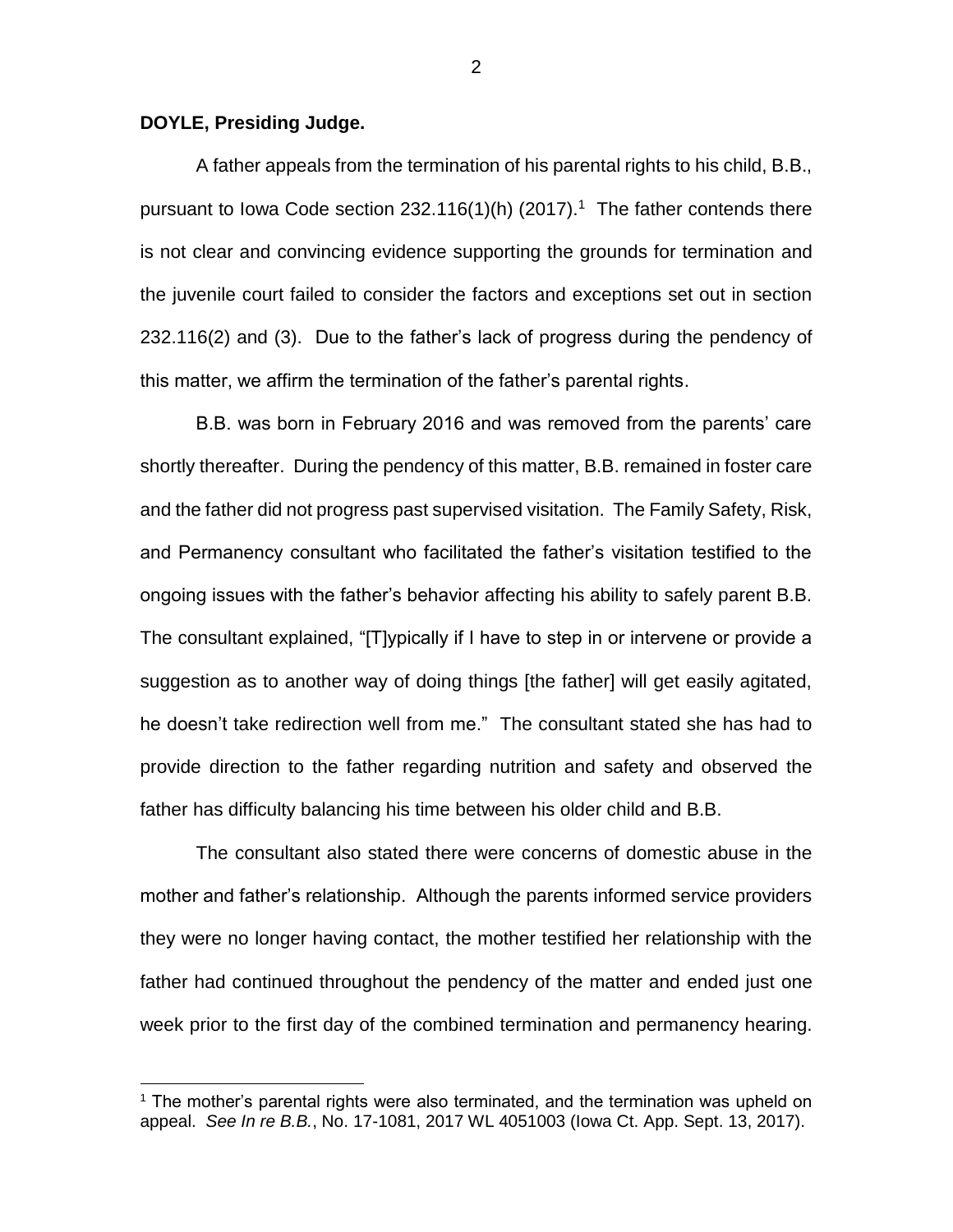The mother admitted she had not been honest with service providers regarding her ongoing contact with the father. The mother also admitted she had not been forthcoming with service providers about instances of domestic violence perpetuated by the father against her during their relationship. The father also admitted at the hearing that he had manipulated people by being untruthful during the pendency of the case.

In a psychological evaluation of the father, it was reported the father "has a long history of problems with authority, dysfunctional relationships, and impulsive behavior. He has little insight into [how] his own behavior contributes to the problems he experiences in life. He has difficulty understanding healthy boundaries and an even greater difficulty with setting boundaries in his intimate relationships." The evaluation also reported the father's Child Abuse Potential Inventory was moderately elevated in the areas of "impulse control, denial, current [department of human services] involvement, low frustration tolerance, antisocial attitudes, resistance to authority, difficulties with empathy, and lack of understanding of normal childhood development." The department of human services (DHS) was cautioned against allowing service providers to meet alone with the father or in his home "due to the concerns of his tendency to physically confront to control situations when he feels challenged."

After a combined termination and permanency hearing held in April 2017, the juvenile court ordered termination of the father's parental rights to B.B. pursuant to Iowa Code section 232.116(1)(d) and (h). After the father filed a motion to reconsider, enlarge or amend the termination order contending termination under section 232.116(d) was improper, the court entered an order on October 12,

3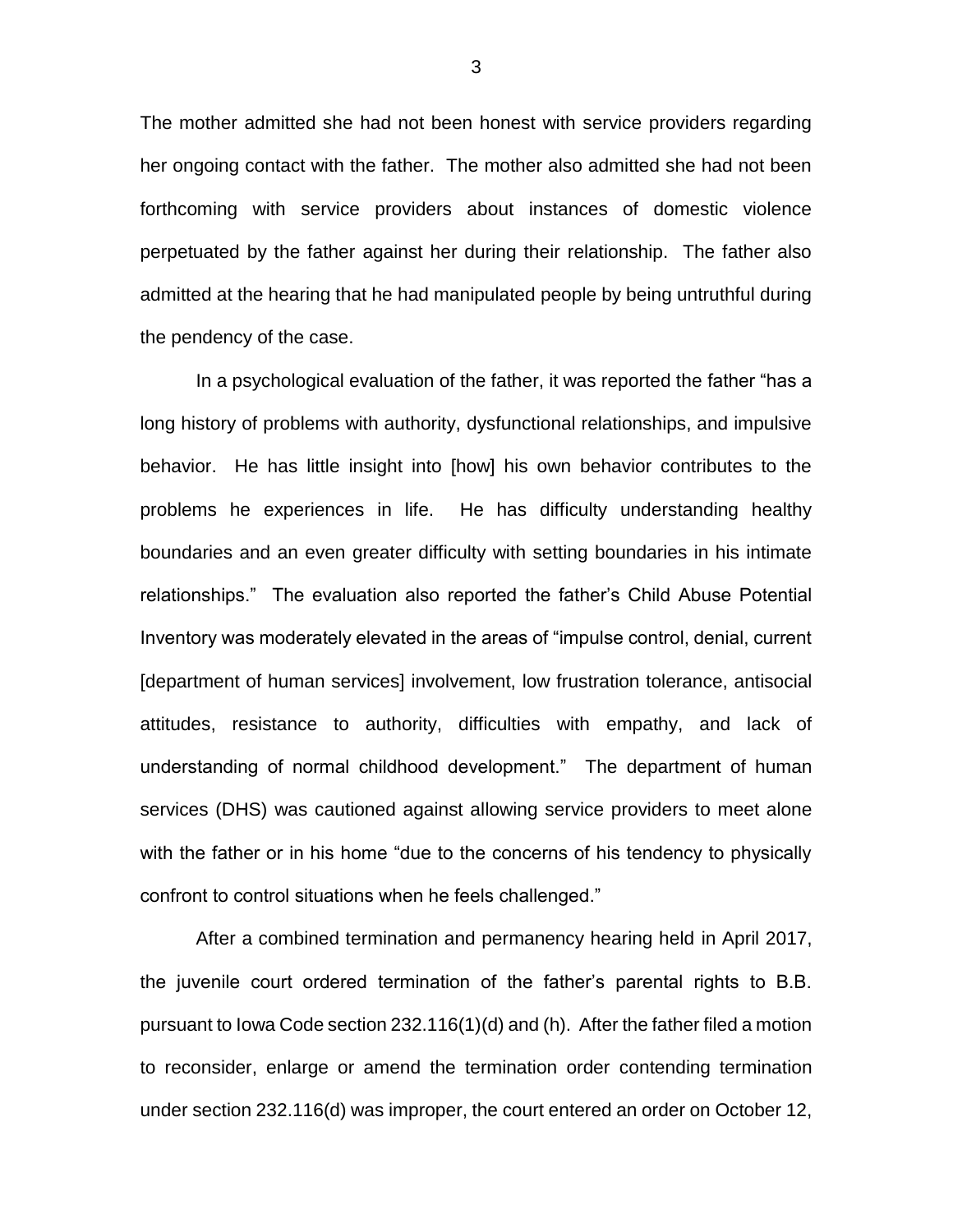2017, amending its ruling and terminating the father's parental rights pursuant to section 232.116(1)(h) alone. The father appeals arguing there is not clear and convincing evidence supporting the grounds for termination and maintaining the juvenile court failed to properly consider section 232.116(2) and (3)(c). The father asserts the court should have granted him six additional months to seek reunification with B.B.

We review termination-of-parental-rights proceedings de novo. *In re A.M.*, 843 N.W.2d 100, 110 (Iowa 2014). There are grounds for termination under section 232.116(1)(h) where the court finds the child is three years of age or younger; has been adjudicated a child in need of assistance (CINA); has been out of the parent's care for at least six of the last twelve months, or for the last six consecutive months; and there is clear and convincing evidence the child cannot be returned to the parent's care at present. It is undisputed at the time of the termination/permanency hearing B.B. was under the age of three, was adjudicated a CINA, and had been out of the father's care for fourteen months—well beyond the statutory time frame. As to the inability to safely return B.B. to the father's care, the juvenile court found:

[B.B.] cannot be returned to [the father]'s custody as there has been no change that the court can discern that would lead the court to believe that domestic violence, manipulation, and impulsive behavior will not be a part of his life. . . . The parents' behavior during the course of this case is the best predictor of future behavior. The lack of progress in effecting a change in behavior, their lack of insight, lack of consistency, as well as the proclivity toward dishonesty and manipulation leads the court to find that an additional six months would not make a difference.

We agree. In the approximately two years that this matter was pending, the father was unable to participate in DHS services without conflict and manipulation

4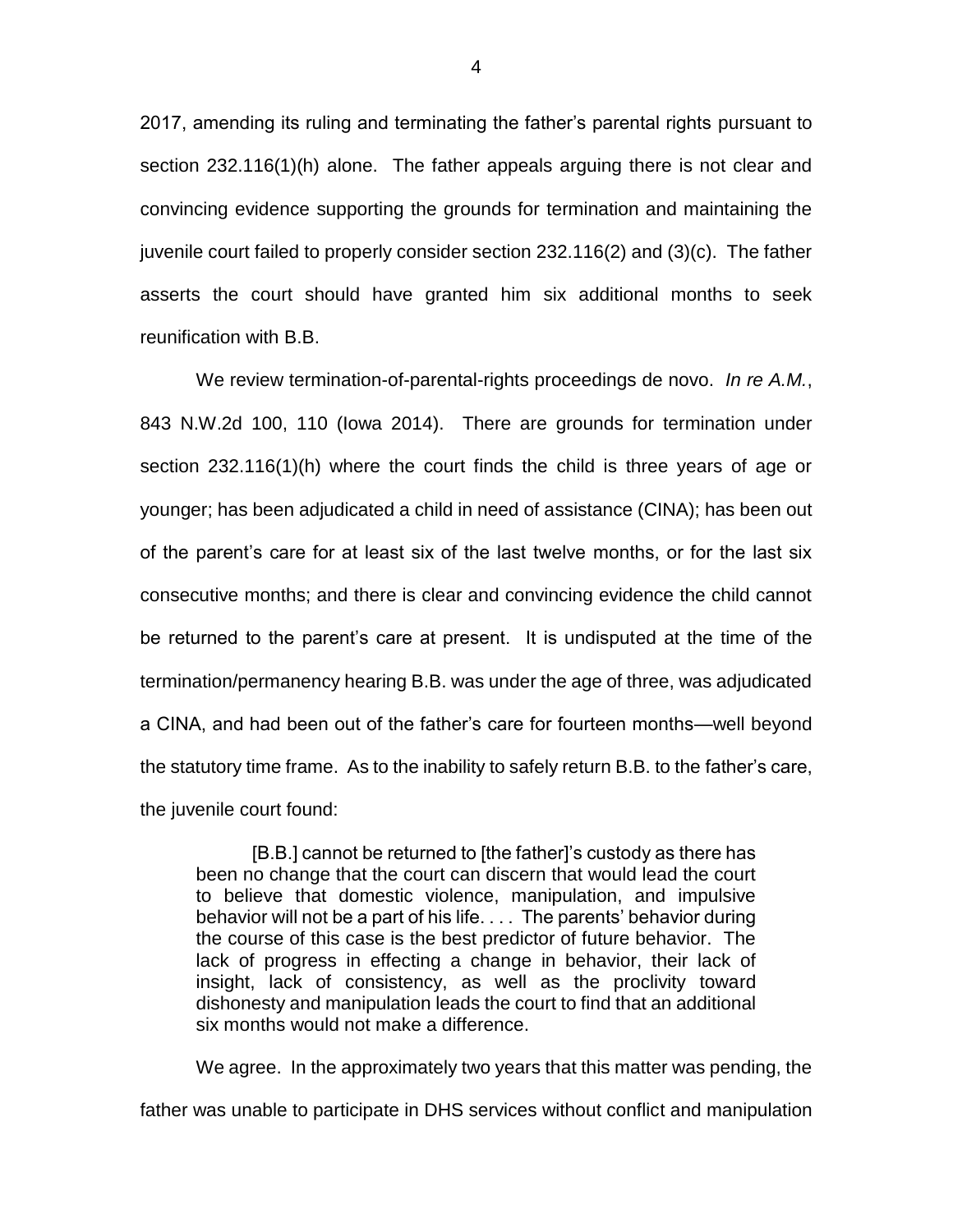and to progress beyond supervised visitation with B.B. in a public location. There is clear and convincing evidence that B.B. could not be returned to the father's care at the time of the termination and permanency hearing. *See In re J.E.*, 723 N.W.2d 793, 798 (Iowa 2006) ("[I]n considering what the future holds for the child if returned to the paren[t] . . . we look to the parent['s] past performance because it may indicate the quality of care the parent is capable of providing in the future." (quoting *In re C.K.*, 558 N.W.2d 170, 172 (Iowa 1997))).

The father seeks an additional six months. Time "is a critical element" in termination proceedings, and after the statutory time period for termination has passed, termination is viewed with a sense of urgency. *In re C.B*., 611 N.W.2d 489, 495 (Iowa 2000). Children are not equipped with pause buttons. *See In re T.J.O*., 527 N.W.2d 417, 422 (Iowa Ct. App. 1994) ("Children simply cannot wait for responsible parenting. Parenting cannot be turned off and on like a spigot. It must be constant, responsible, and reliable."); *In re D.A*., 506 N.W.2d 478, 479 (Iowa Ct. App. 1993) ("The crucial days of childhood cannot be suspended while parents experiment with ways to face up to their own problems."). Before the court can grant a parent additional time, there must be an assurance that the need for removal will no longer exist at the end of that time period. *See* Iowa Code § 232.104(2)(b). Considering the father's lack of progress during the course of this case, we, like the juvenile court, are unconvinced that this would be the case here. *See C.B*., 611 N.W.2d at 495 ("Insight for the determination of the child's longrange best interests can be gleaned from 'evidence of the parent's past performance for that performance may be indicative of the quality of the future care that parent is capable of providing.'" (citation omitted)); *see also A.M.*, 843 N.W.2d